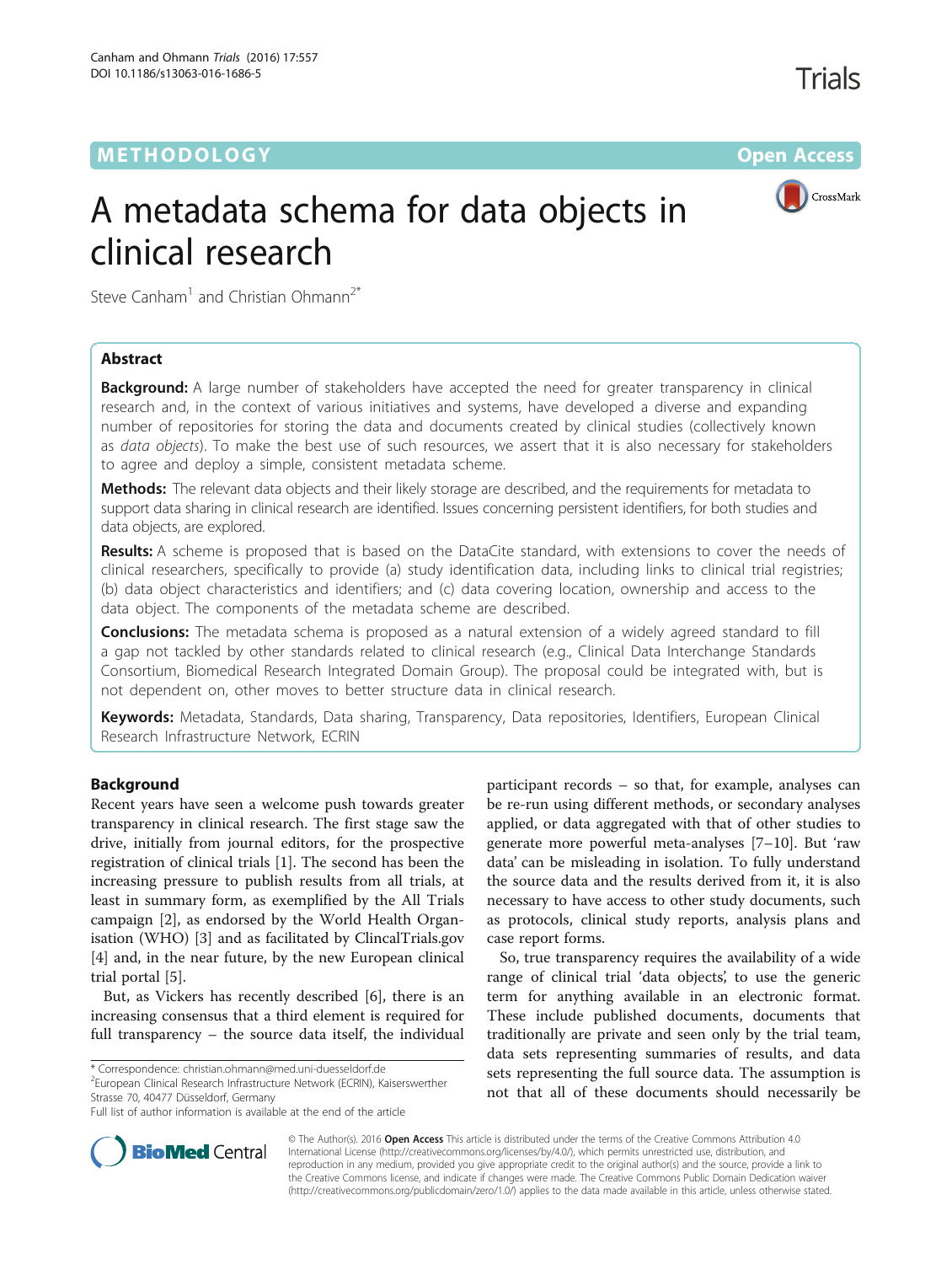<span id="page-1-0"></span>made public, but that, subject to proper governance and the protection of individual participant privacy, they should be made available to bona fide researchers who can provide good reasons for requesting access.

There is now very broad support for these ideas. Several major journals require a statement from authors describing their plans for data sharing [[11](#page-10-0)–[13](#page-10-0)]. Many funders also require a commitment to data sharing [[14](#page-10-0)–[16\]](#page-10-0). The pharmaceutical industry has made a public commitment to clinical trial data sharing [[17](#page-10-0)], and initiatives such as the Yale Open Data Access ('YODA') [\[18](#page-10-0)] and Clinical Study Data Request (CSDR) [[19\]](#page-10-0) schemes provide a mechanism for researchers to submit requests for anonymised data to several drug companies. A key development has been the 2016 proposal from the International Committee of Medical Journal Editors, which stated that authors should be required 'to share with others the deidentified individual-patient data (IPD) underlying the results presented' [[20\]](#page-10-0) page 1.

A host of different data repositories have been developed to help support data-sharing initiatives. Some of these are generic, such as Datadryad [[21](#page-10-0)] (recommended by the British Medical Journal [BMJ]), Zenodo [[22\]](#page-10-0) and the Dataverse Project [[23](#page-10-0)]. Others are focused on particular disease areas, such as National Institute on Drug Abuse Data Share [[24](#page-10-0)] for drug abuse trials and the National Database for Clinical Trials Related to Mental Illness [\[25\]](#page-10-0), both in the United States, or the global Repository of Registered Migraine Trials [[26](#page-10-0)]. A generic clinical trial data repository, for both academic and commercial users, is planned by the Multi-Regional Clinical Trials Unit (MRCT) at Harvard University [[27](#page-10-0)], whilst the OpenTrials initiative, though mostly focused on metadata, is also planning to host original study data and documents when necessary [[28\]](#page-10-0). These systems are in addition to the company-specific repositories already in existence, an increasing number of institution-specific data repositories that can store data objects relating to clinical research (e.g., at the University of Edinburgh [[29\]](#page-10-0) and the University of Nottingham [\[30\]](#page-10-0) in the United Kingdom), and the more 'traditional' data repositories of clinical research material – the various publisher sites which allow access to peer-reviewed journal papers.

This does not take into account the range of material relating to clinical research, documents as well as data, that could potentially be flagged as 'available on request' but not moved to a designated repository at all – just stored within the systems of the original research team or department. For convenience, in this paper, the term repository is used to include both dedicated data and document storage facilities, explicitly labelled as a repository, and the information technology (IT) infrastructures used for long-term storage within an institution, when

the stored material includes data objects that have been listed as potentially available to others.

As the acceptance of the need for data sharing increases, this mosaic of repositories seems likely to become more complex, even allowing for periodic attempts at collaboration or aggregation. Data and documents will therefore be split between a wide variety of repositories and storage locations, many specialised and serving particular research communities, geographic areas, or institutions, even if a few larger, more generic repositories do emerge. The files themselves are likely to be in a wide variety of different formats and file types. Gathering the relevant data, papers and documents together, in the context of a particular study or review, even identifying what is available and under what arrangements, risks becoming difficult, time-consuming and expensive.

## Methods

#### Types of data objects

There is a very wide variety of 'data objects' that can be generated by or linked with a clinical research study, especially a clinical trial. They include the following:

- Before the trial begins: A protocol, funding applications, applications for ethical and regulatory approval, registry data sets, patient information sheets, consent forms, statistical analysis plan(s), a data management plan, treatment allocation plans, paper and electronic case report forms, training materials for staff, and contracts with clinical sites.
- During the trial: Amended versions of the protocol, amended versions of consent forms and the like, interim data sets (e.g., for safety analysis), treatment allocation records, site monitoring reports, websites and newsletters with information for the public and participants.
- As the trial ends: Final data sets for analysis, including subsets for sub-study or secondary endpoint analysis, a clinical study report, registry results sets, press releases, published posters, presentations and journal papers.
- After the trial is complete: Long-term follow-up data sets and papers, reviews and meta-analyses, re-analyses, methodological reviews, editorials and comments.

Not all of these are necessarily relevant to the primary analysis and conclusions of a study, but they can all contribute to a full understanding of the research, and, even if many are not normally public, they could all potentially be requested by other researchers.

The guiding principles for findable, accessible, interoperable and reusable data (the FAIR principles) [[31](#page-10-0)]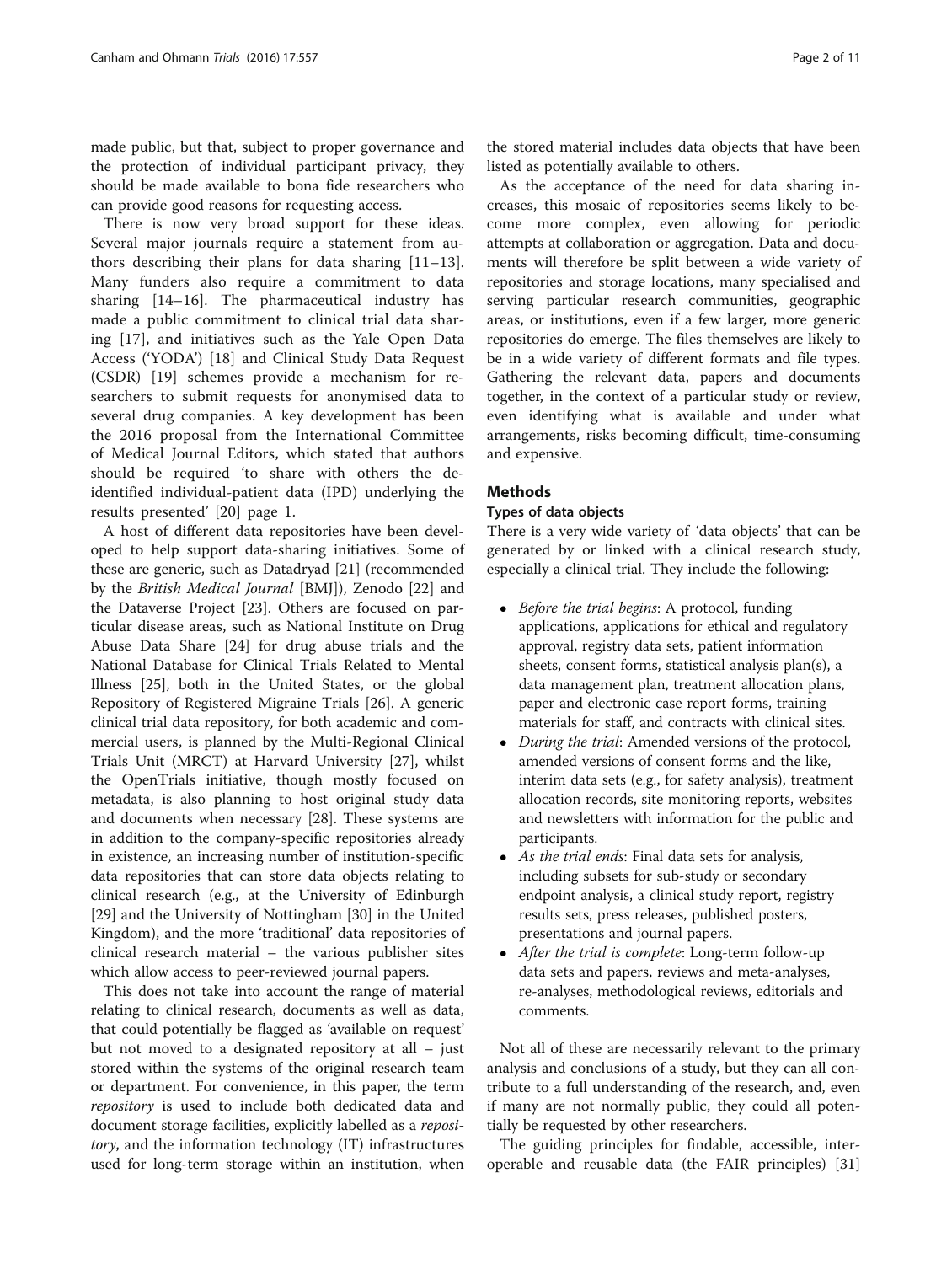explain how, to be useful in a data-sharing context, any data object needs to have two additional properties: (a) a unique persistent identifier (PID) and (b) metadata that describes the object. The metadata is split between that which is permanent and intrinsic to the object, and that which is a function of its location and history, which could therefore differ over time (see Fig. 1).

For example, a published study protocol will probably have a digital object identifier (DOI) assigned – its PID – and the data element will be the.pdf document file itself. The associated intrinsic metadata will include the protocol title, version, authors and creation date, whereas the provenance metadata will include its uniform resource locator (URL), the organisation (publisher) hosting the document, and the accessibility regime (in this case 'public').

A data set made available for sharing will also need a unique identifier assigned (perhaps a DOI, perhaps a local identifier guaranteed unique by combining it with a web address), and the intrinsic metadata will need to unambiguously identify the source study, as well as the date and type of the data set. It should also reference the data object (e.g., an associated Clinical Data Interchange Standards Consortium [CDISC] operational data model [ODM] file) that contains the metadata describing the data object's contents (which of course is distinct from the metadata describing the data object itself). The provenance metadata will again need to include the organisation currently hosting the data, and the accessibility type. If, as is likely to be the case, access is restricted, there will be no direct link to the document, but there should be



some indication of how access might be gained (e.g., a URL to a website that holds details of the application process).

## A metadata proposal

A human being or a machine that wishes to identify, catalogue, search for and access a data object will need to make use of that object's PID and the metadata. Making the best use of available clinical research data objects, given the wide variety of different repositories described above, is therefore dependent on those data objects' having generally understood PID and metadata properties, and then reading those properties. The easiest way of simplifying that process is to have all the repositories describe their content in the same way – to develop and apply a common metadata schema for clinical research data objects.

With a common metadata scheme, systems can efficiently examine and index the data objects being stored, creating an aggregated catalogue of content across a range of related repositories (or, most ambitiously, a global catalogue across all of them). This would allow the data objects available for any study to be more easily discovered and to be described in sufficient detail for potential users to decide whether they wished to access them, or at least apply to access them.

Exactly how the metadata is organised may vary  $-$  it could be, for example, an extensible markup language (XML) file; a JavaScript object notation (JSON) file; a text document; or held within the data structures of a relational, graph or document database. Nor is there any assumption about how and where the metadata will be stored relative to the source data objects themselves. For instance, it could be in separate files stored alongside the data objects, as embedded tags in human-readable indexes of the repositories, within databases made available via an application programming interface (API), as SPARQL Protocol and RDF Query Language endpoints, or even as part of the metadata 'injected' into a document as can be done, for example, with .pdf files. The important point is that the data points within the schema should be consistent so that the metadata can be easily aggregated and compared, and the information within it extracted.

What should a metadata scheme for clinical research objects include? The metadata would normally need to be provided by the 'owners' of the data objects (i.e., those making them available for public or managed access). It should therefore be as simple and represent as light an administrative burden as possible; however, given the nature of clinical research data objects and the use cases to which such data will be put, we believe the metadata must support three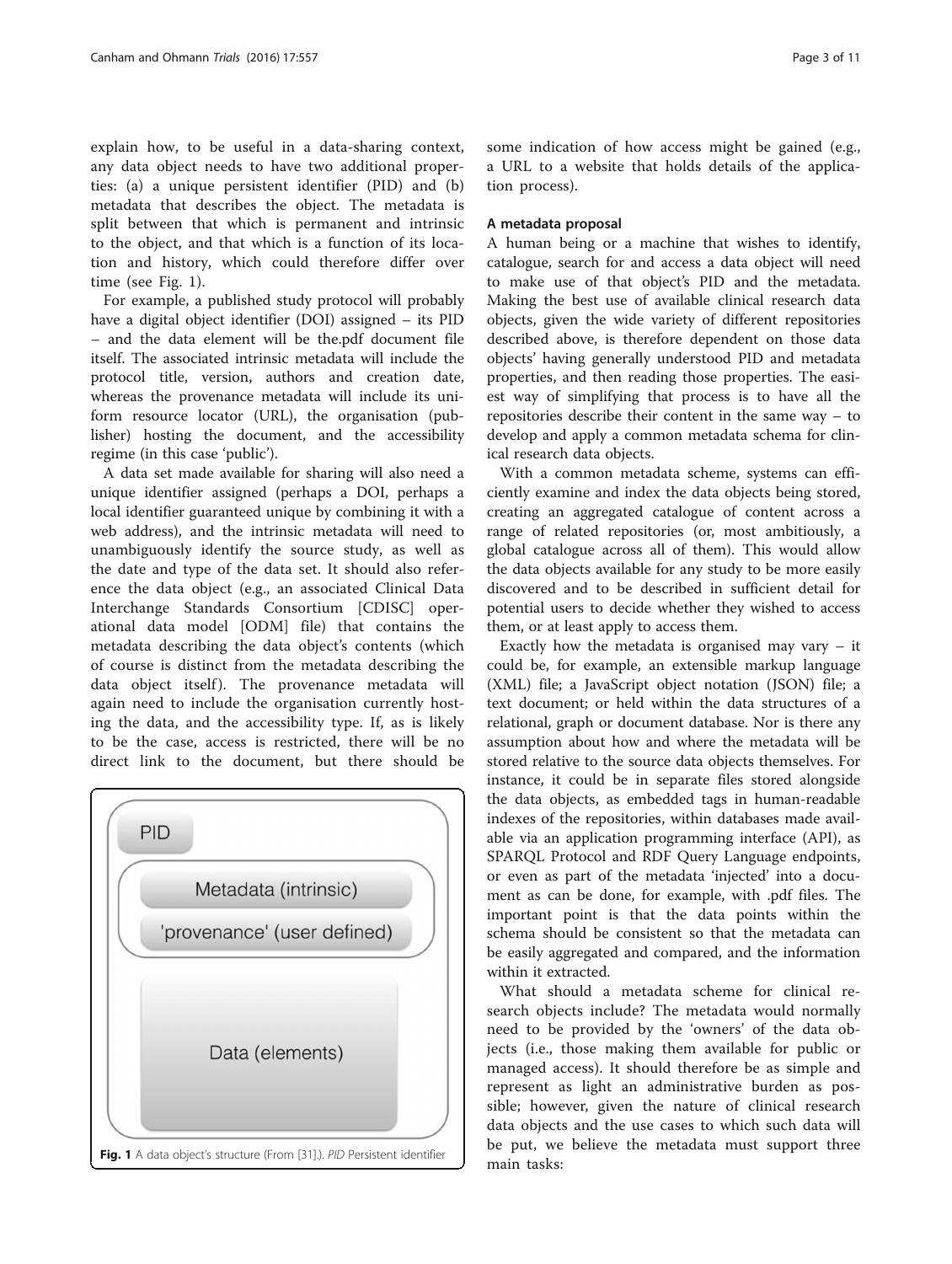- 1. Metadata should unambiguously identify the research study that the data object is about (or generated from or used within). Some data objects, such as meta-analysis documents and data sets, may refer to more than one study.
- 2. Metadata should characterise the research object itself – for example, its type, authorship, contents, size and language.
- 3. Metadata should describe where the object can be found and the access regime under which the data object is available. If not public, the regime needs to be described in sufficient detail for a potential user to be able to proceed with applying for access.

Note that the intended scope of this scheme is all types of protocol-driven clinical research (i.e., noninterventional studies as well as clinical trials). This is not to deny the prime importance of trials as generating the best-quality evidence, nor the fact that most of the current efforts to increase transparency are focused on clinical trials. It is simply that any metadata scheme should be flexible enough to include references to other types of research (e.g., observational, translational, using biobank data). Having a general structure in use from the beginning will be much easier than trying to adapt a more specific one later.

#### Identifying the study

It would seem straightforward to describe metadata that could unambiguously identify the study or studies that a data object was 'about', but in fact there is no universal, consistent and PID scheme available for clinical research studies. There are various options available, but none of them are truly comprehensive. The following are some of the candidate study identifiers:

• Registry identifiers (IDs): Most (but not all) clinical trials are entered prospectively into publicly accessible trial registries such as ClinicalTrials.gov. That provides them with a PID that is unique when coupled with an identifier for the registry (normally its URL or an abbreviation). But trials may have two or more such registry entries, and there is often no sense in which one is the 'prime' or 'canonical' identifier. Different people and different systems will therefore refer to a study using different registry IDs. In addition, even now, 10 years after the original decree from the International Committee of Medical Journal Editors [[1\]](#page-9-0) that they would not publish trial results without prior registration, a large proportion of smaller journals are still not requiring registration [\[32\]](#page-10-0), and nearly 12% of a recent sample of published mental health trials were unregistered, along with 33% that were

retrospectively registered [[33](#page-10-0)]. Nevertheless, registry IDs are probably the best way currently available to identify clinical trials. Unfortunately, despite much debate about the merits of registering observational studies, only a small proportion of such studies are currently registered, and even then registration is rarely prospective [\[34\]](#page-10-0).

- The Universal Trial Number: The WHO, aware of the issues of multiple registry IDs, has introduced a Universal Trial Number, or 'UTN' [[35](#page-10-0)], but the use of this appears to be relatively limited at the moment, and it still applies only to studies that appear in registries.
- Protocol title: Though textual rather than an ID, all studies should have a protocol, which will have a long or 'scientific' title of the study on its cover. The difficulty is that the title cannot be guaranteed to be unique (unless combined with some other data – e.g., creation year, sponsor name), and it may vary slightly between different uses, such as between different versions of the protocol document.
- Ethics identifier: Although not all studies are registered, all studies involving people (or samples derived from living people) require ethical approval. As part of the approval process, studies almost always acquire an identifier in the ethics system. Making these identifiers accessible, and combining them with a URL for the organisation assigning them, would again provide a unique ID for the study. (If multiple ethics applications were required, then only the first need be used.) The difficulty is that this information is usually not public, so such a scheme could not be used now. It is mentioned because it is one of the few mechanisms that potentially could provide a universal index of clinical studies.

In practical terms, almost all studies will have multiple identifiers associated with them – some public, such as registry IDs and the identifiers assigned by regulatory authorities, and others internal, such as the IDs used by sponsors and funders. The best way to uniquely identify the study linked to a data object would seem to be to use the protocol title combined with whatever public identifiers are available. That data would be available to the data object 'owners', and it seems reasonable to expect it to be included in the associated metadata description of that object.

### Identifying the data object

Data objects published publicly (e.g., journal articles, plus some data sets and protocols in repositories) will normally already have a DOI. We propose that all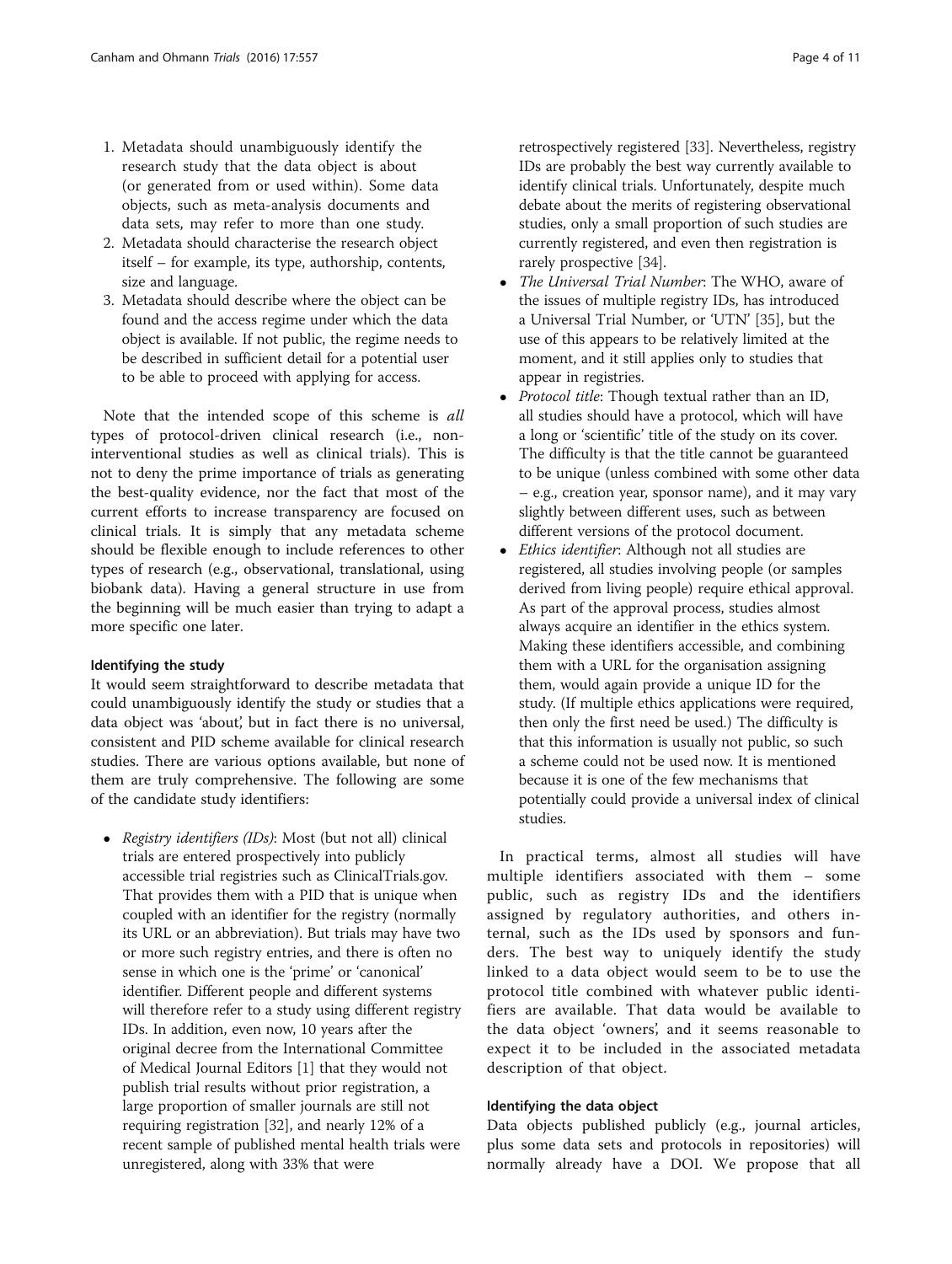<span id="page-4-0"></span>publicly available clinical research data objects should have a DOI assigned, so that they have a unique identifier.

The difficulty relates to non-public data objects. We propose that, wherever possible, these data objects should also have a DOI. In particular, we would like to see DOI assignment as an integral, mandated component of the transfer process of a data object to a designated repository, even if access to the object was tightly controlled (including the scenario where the repository was institution- or companyspecific). In other words, once the decision is taken to make a data object available for sharing, a DOI should be assigned, probably most easily by the original data-generating organisation. That implies an extension of current DOI use, and the process would need to be cheap and simple enough to make such assignment feasible. But it would allow any data object reference to be formulated in a consistent, unambiguous and machine-readable way, and it would provide a unique identifier for all the data objects in repositories.

But we recognise that such a development may take time and may never be applicable to all potential data objects – for instance, those still retained by the source organisation, not in a designated repository but simply in long-term storage. We therefore recommend but do not mandate a DOI for non-public data objects, because we would not like to see the need for (and the potential costs of) DOI assignment reduce the amount of material potentially available.

If a DOI is the preferred identifier but cannot be guaranteed, then the data objects will need to be identified in some other way. One approach would be to use an internal (accession) ID from a comprehensive metadata repository system, or from a confederation of such systems, that listed all the data objects known to be available. This is probably the simplest solution, though it obviously would need such metadata stores to be developed, and it introduces yet another identifier, one that would have little meaning outside the metadata repositories themselves.

A more natural approach would be to use the data object's title, but because this will often be generic (e.g., 'analysis data set', 'patient information sheet v1'), it will be necessary to combine the title with a study identifier to generate a unique identifier for the object (e.g., 'NCT02258999\patient information sheet v1'). Unfortunately, as discussed above, there is no consistent and universally applicable method for generating a study identifier. This approach would therefore depend on first distilling and applying a universally recognised scheme for a study ID, using one of the methods already described.

We will therefore need to take a pragmatic approach in generating and assigning identifiers – for example, developing business rules that use particular identification methods in a set order, to both studies and data objects, until one of them gives a useful identifier. Both data object and study identifiers will also always need to be a composite, indicating their type and source as well as their value.

#### Results

The scheme we propose is summarised by Table 1. It is based on the existing DataCite scheme for characterising data objects. (The reasons for this choice are given in the [Discussion](#page-7-0) section below.) The portion of the table labelled B–E consists of intrinsic metadata that can be mapped to the DataCite scheme, whereas sections A and F represent proposed extensions to that scheme.

Additional file [1](#page-9-0) provides a more formal description of the proposed scheme and also highlights its interrelationship with the DataCite schema. That interrelationship is summarised in Additional file [2](#page-9-0), whilst Additional file [3](#page-9-0) shows how the mandatory and recommended fields in DataCite are treated within this proposal. The sections below describe the proposed scheme's major features, using the same section headings as given in Table 1.

#### A. The source study or studies

The proposal is that, for each study associated with a data object, the following data points are defined:

Table 1 Elements in the proposed metadata scheme for clinical research data objects

| Mandatory                                                                                                          | Recommended                                                                                               | Optional                                                                                     |
|--------------------------------------------------------------------------------------------------------------------|-----------------------------------------------------------------------------------------------------------|----------------------------------------------------------------------------------------------|
| A.1 Source study title <sup>a</sup>                                                                                | A.2 Study identifier<br>records <sup>a</sup><br>A.3 Study topics <sup>a</sup>                             |                                                                                              |
| <b>B.1 DOI (1)</b><br>B.3 Object title                                                                             | <b>B.5 Version</b>                                                                                        | B.2 Object other<br>identifiers <sup>a</sup><br>B.4 Object additional<br>titles <sup>a</sup> |
| C.1 Creators <sup>a</sup>                                                                                          |                                                                                                           | C.2 Contributors <sup>a</sup>                                                                |
| D.1 Creation year                                                                                                  |                                                                                                           | D.2 Dates <sup>a</sup>                                                                       |
| E.1 Resource type general                                                                                          | E.2 Resource type<br>E.3 Description <sup>a</sup><br>E.5 Language<br>F.6 Related identifiers <sup>a</sup> | E.4 Subjects (of data<br>object) <sup>a</sup>                                                |
| F.1 Publisher<br>F.3 Access type<br>F.4 Access details (2)<br>F.5 Access contact (2)<br>F.6 Resources <sup>a</sup> | F.2 Other hosting<br>institutions <sup>a</sup>                                                            | F.7 Rights <sup>a</sup>                                                                      |

DOI Digital object identifier

(1) Mandatory for publicly accessible data objects, recommended for all others (2) Mandatory if access is non-public

<sup>a</sup>May be repeating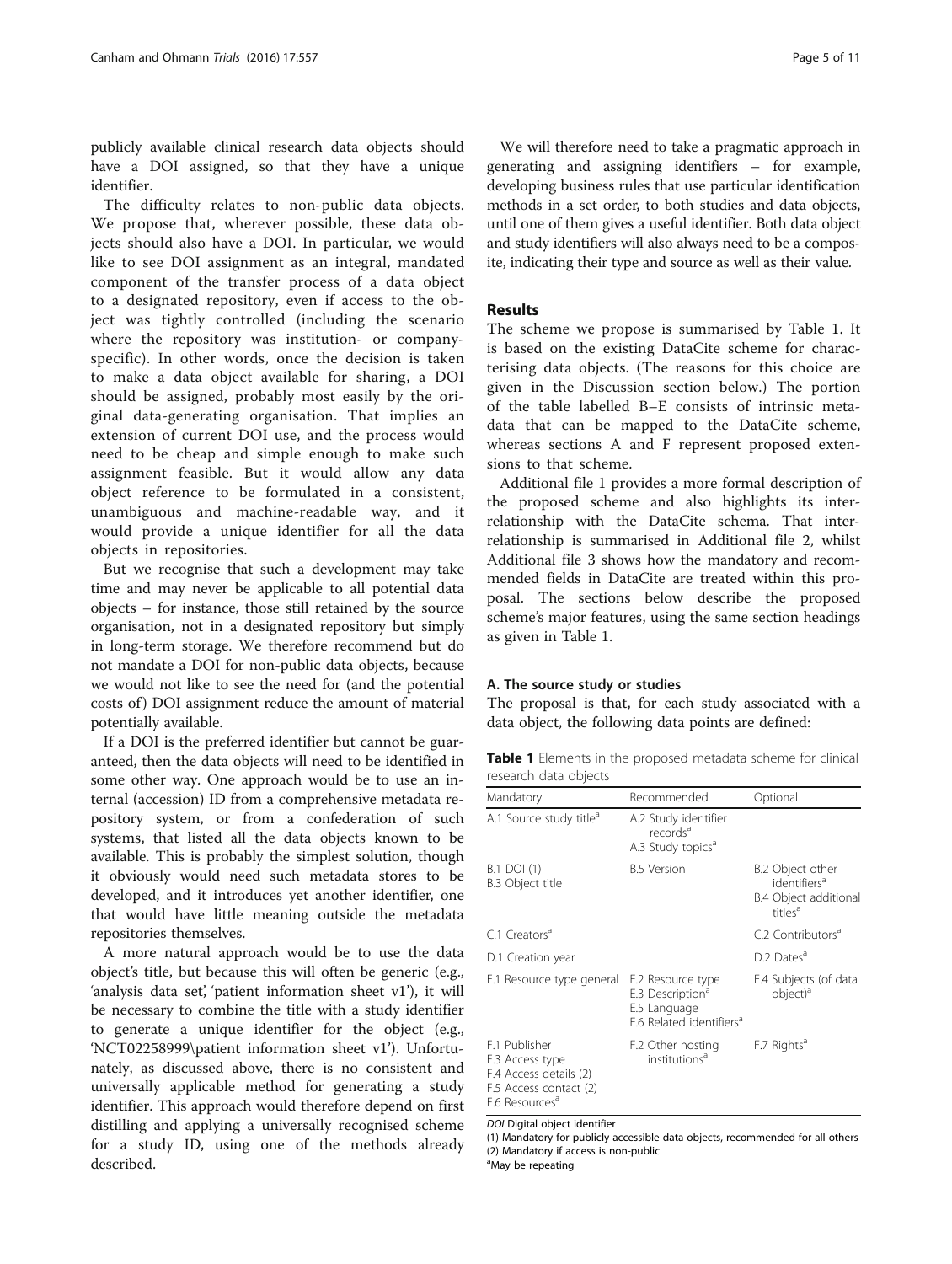## A.1 Source study title (1)

The source study title is the name of the study or studies that the data object describes, was generated by, and/or refers to (but not those it simply cites). The 'name' in this instance means the full or 'scientific' title (i.e., the title of the study protocol). For the sake of consistency, it should be the exact title as used on version 1.0 of the protocol.

A.2 Study identifier records (0…n)

The study identifier comprises none, one or more unique identifiers that have been assigned. There is no assumption that a study will have an identifier of a particular type. For studies entered into trial registries, these should include, at minimum, the registry ID(s), but any IDs that have been externally applied and that might be useful in identifying the study can be included. These IDs are composite. If provided, they must include not just the identifier value and type but also the assigning organisation, the scheme uniform resource identifier (URI) if there is one, and optionally the date the identifier was assigned (see Additional file [1](#page-9-0)). (Options used for identifier type and assigning organisation could be common with the lists used for DOIs, as described in B.2 below).

A.3 Study topics (0…n)

The study topics comprise none, one or more topic names or phrases, keywords, or classification codes describing the study or aspects of it. Topics is preferred to subjects because 'Study subjects' is normally understood as referring to the study participants. In the context of clinical research data objects, it makes sense to include any topic data with the study rather than the individual data objects relating to that study.

The listed topics could be free text, but it would be more useful if the text were structured (i.e., selected from a controlled vocabulary). There are a variety of such controlled vocabularies available for studies. Some refer to just a few data points, such as the International Classification of Diseases, Tenth Revision, for indicating the disease area that was the subject of the study, or Anatomical Therapeutic Chemical Classification System (ATC) categories for indicating the type of drug(s) used. More general 'study ontologies' are also available, such as The Cochrane Collaboration PICO ontology (patient/ population/problem, intervention, comparison, outcome) [[36\]](#page-10-0) and, from the Biobank community, a set of study descriptors included in Minimum Information About Biobank Data Sharing ((MIABIS) [\[37](#page-10-0)]. There is also the Clinical Trial Registry (CTR) schema from CDISC, specifically designed to support trial registry data sets [\[38](#page-10-0)], which may therefore be a useful source of topic terms. To ensure that the source system is clearly identified,

any use of a controlled vocabulary term should be associated with a URI that identifies the scheme (and version) being used.

Although topic data have enormous potential value in identifying related studies, in these proposals it is not mandatory. Apart from the present confusing plethora of options, there is also the problem that extracting such data retrospectively can be expensive and error-prone if not done by those most familiar with the study. One could also argue that a registry identifier, for instance, would allow the user to discover information about the study by looking up the registry data set.

In the longer term, use of more structured and consistent protocols (e.g., with CDISC CTR embedded in the Standard Protocol Items: Recommendations for Interventional Trials ('SPIRIT') guidelines [[39\]](#page-10-0)) would allow easier and more accurate extraction of structured data about studies, but we do not yet have the tools to support protocol construction in this way. If and when such tools are developed and their use becomes more common, it might be possible to mandate 'study topic' data of particular types, considerably enriching the metadata available.

### B–E. Data object characteristics and object identifiers

Sections B–E are heavily based on the current DataCite metadata specification [\[40](#page-10-0)] and so are dealt with relatively briefly.

#### B.1 Data object identifier

Data objects available publicly, such as journal articles, plus some of the data sets and protocols in repositories, should have a DOI (in line with the DataCite specification). As discussed in the [Methods](#page-1-0) section above, nonpublic data objects should also, wherever possible, also have a DOI. If a DOI is not possible, or has not yet been assigned, then the object should be identified either by an accession number from a metadata repository system or by using the object's name and version code, coupled with a unique identifier for the source study. The data object identifier (like study identifiers) therefore needs to be a composite, indicating its type and source as well as its value.

## B.2 Other object identifiers

'Other object identifiers' refers to other unique identifiers that have been assigned to the data object in addition to its primary identifier. Again, such IDs would be composite and include the identifier type and assigning organisation, as well as its value, and optionally the identifier scheme and date of assignment. The lists used for identifier type and assigning organisation could be common with the lists used for study identifiers.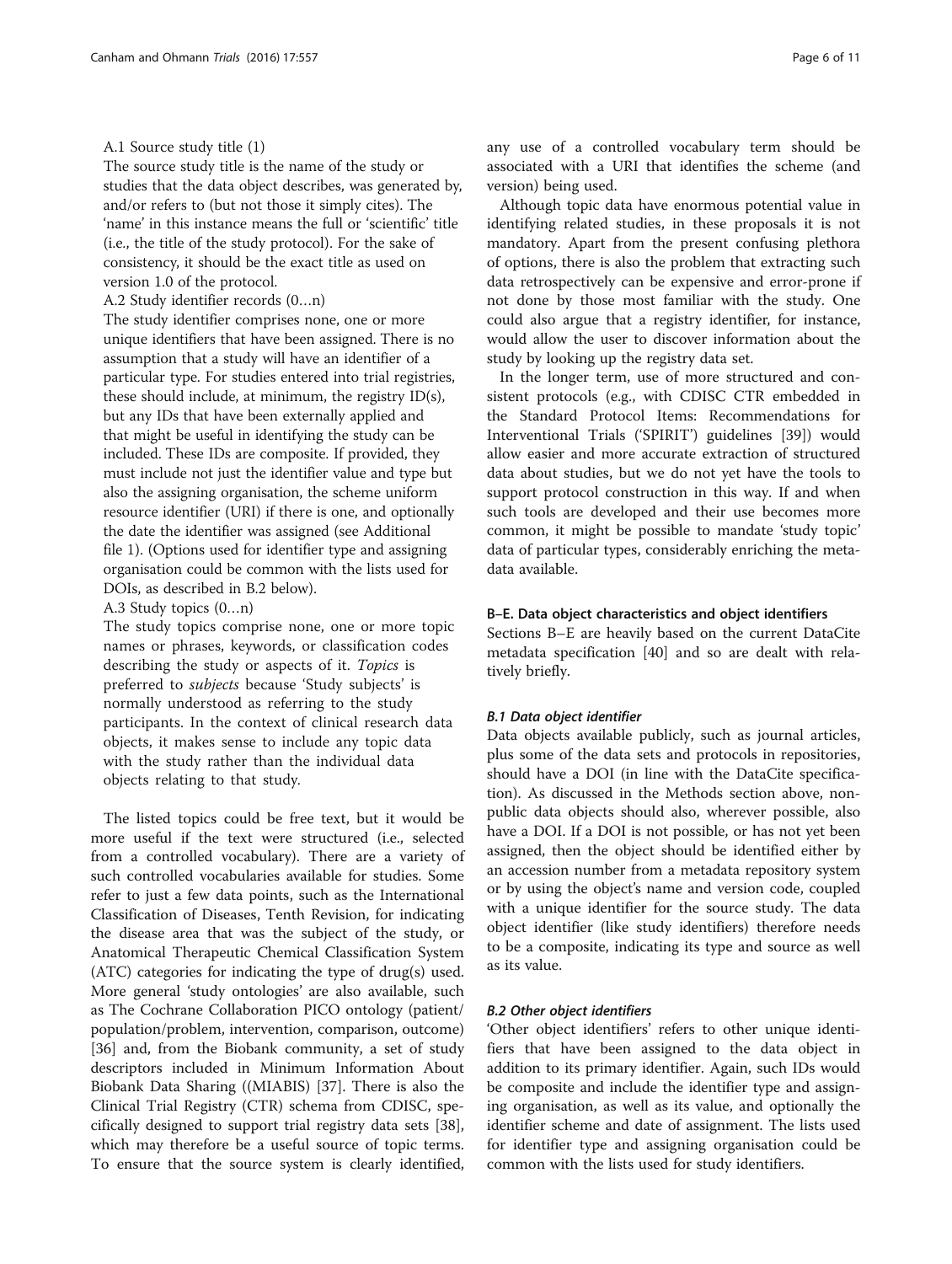## B.3 Object title and B.4 Additional titles

Within the context of the associated study or studies, the default name of the data object should be unique. Additional names can also be provided. If given, they are composite: the title plus one of 'title type' (e.g., translated title, alternative title, subtitle).

## B.5 Version

Optionally, the version code for the data object is used. Many versions of a particular data set or document may have been created in the course of a clinical study, but the focus here is on the version or versions that are made available for sharing. The data generators will need to make that selection, though the normal expectation would be that the final version of a data object (e.g., a protocol) would be the one that was shared with others.

In some cases, multiple versions of the same document or data set could be made available, or they might be specifically requested. For instance, data sets used for the primary analysis should normally be available, as well as possible later data sets that have additional follow-up data. A protocol published before the trial began may need to be differentiated from the protocol as it existed at study end. Assuming the data objects have similar names, they will therefore need to be clearly differentiated using version codes (and relevant dates [see D.2 below] and possibly descriptions [see E.3 below]). E.6 describes how the relationship to previous or next versions can be made explicit. The form of the version coding would be as created and applied by the data generators.

#### C.1 Creators

The creators are the main personnel involved in producing the data, or the authors of a publication. It may be a set of institutional or personal names. Each name in the list is a composite element and can contain optional identifiers (e.g., Open Researcher Contributor Identification ['ORCID'] identifiers and/or organisational affiliations, as well as the name itself ).

## C.2 Contributors

Optionally, other institutions and/or persons responsible for collecting, managing, distributing or otherwise contributing to the development of the data object can be included. If given, any contributor record is composite, with the same structure as the Creator data above, plus an additional data point specifying contributor type. The latter may need extending in the context of clinical research to include, for example, drug supplier, drug distributor, device manufacturer, central laboratory, sponsor contact, recruitment contact, principal and chief (or co-ordinating) investigator.

#### D.1 Creation year

The creation year is the year in which the object was created, expressed as four digits. Its precise definition will vary with the nature of the data object. For data sets, it will be the year of their extraction; for published documents, the year of their initial publication; and for internal documents, the year of their approval for use. Note that 'creation year' is intended only to provide an indicator of the time something was created (e.g., in an on-screen listing). It is not a date, which is collected and stored separately (see D.2 below).

#### D.2 Dates

None, one or more dates or date ranges that are relevant to the data object, in the standard ISO 8601 format, are used. Each date should be accompanied by a date type value that indicates what the date represents, such as accepted, available, copyrighted, collected, created, issued, submitted, updated, valid. This list (from DataCite) may need extending to better span the clinical research domain.

#### E.1 Resource type general

Resource type is one of the existing DataCite controlled list. In most cases, for clinical research data objects, the type will be 'text' or 'data set'.

#### E.2 Resource type

Resource type is a description of the resource. The format is open, but the preferred format is a single term, so that a pair can be formed with the 'resource type general' described above (e.g., data set/census data or text/ conference abstract). Existing types will need extending by a list of standard resource types for clinical research (e.g., protocol, patient information sheet, final analysis data set, quality of life data set). In practice, an expandable list would be needed (i.e., one where a user could supplement the supplied controlled vocabulary terms by free text, as and when necessary).

## E.3 Description

The description comprises none, one or more pieces of additional general information. The format is open, but any description should be accompanied by a description type to further characterise the data: one of abstract, methods, series information, table of contents, other.

## E.4 Subjects

Subjects comprise none, one or more subject names or phrases, keywords, classification codes describing the resource. In general, however, the recommendation is to include any subject or topic descriptors, keywords, and so forth, with the study data rather than the individual data objects (see A.3 above).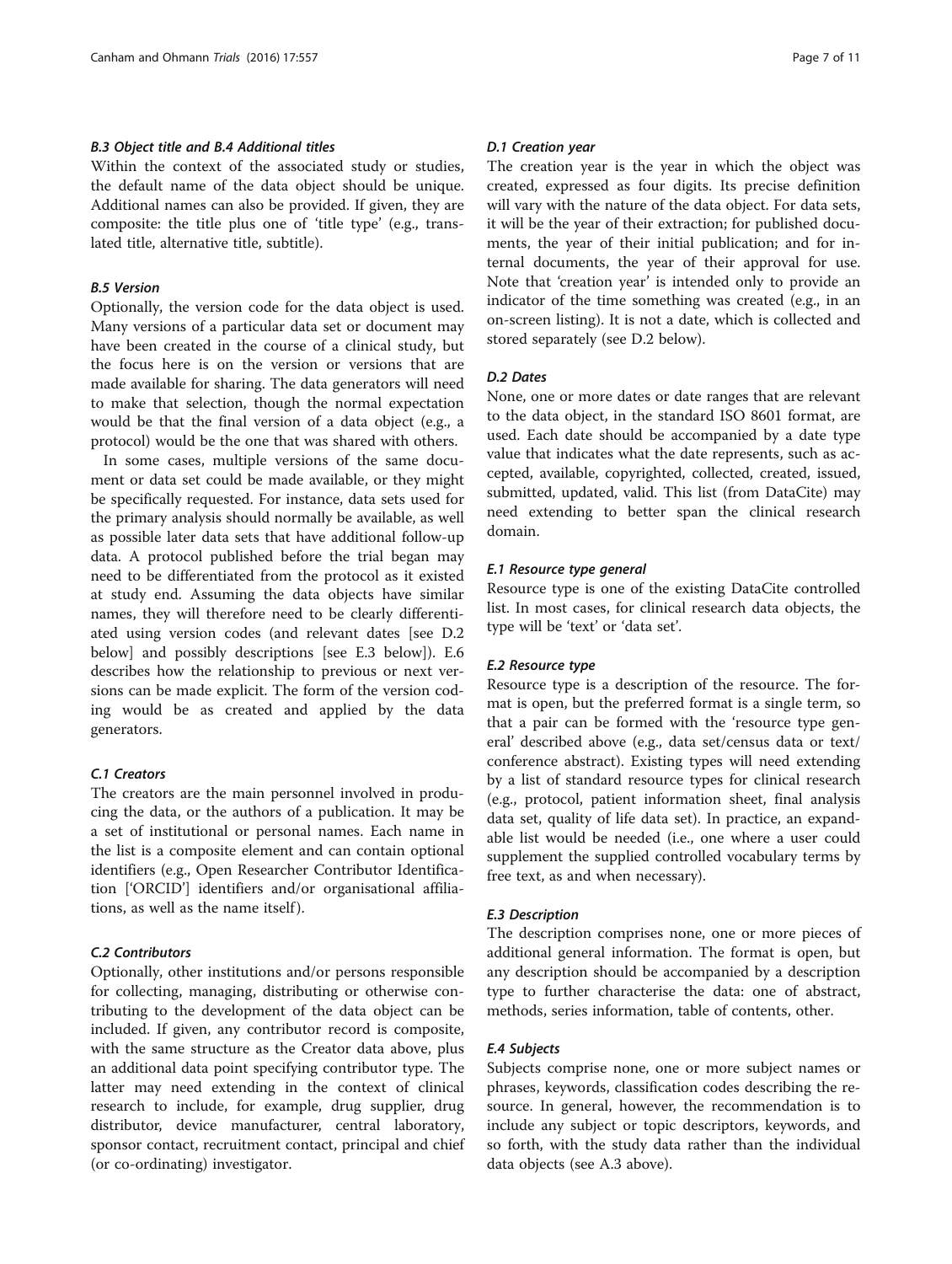## <span id="page-7-0"></span>E.5 Language

The language is the primary language of the resource, using the International Organisation for Standardisation (ISO) language codes (e.g., EN, DE, FR).

## E.6 Related identifiers

Related identifiers are the identifiers of related resources, which must be globally unique identifiers. Related resources will normally be data objects themselves. The record is composite and must include the identifier itself, the related identifier type and the relation type. Relation types include IsCitedBy, Cites, IsSupplementTo, IsSupplementedBy, IsContinuedBy, Continues, IsNew-VersionOf, IsPreviousVersionOf, IsPartOf, HasPart, IsIdenticalTo, IsDerivedFrom and IsSourceOf.

A particularly important relationship for clinical study data is the pairing of HasMetadata-IsMetadata. Metadata in clinical research can include, for example, an ODM file or data dictionary that provides the metadata for a data set. The metadata in this context is itself a file, and as a data object in its own right, it is a 'study data metadata data object'. This is quite distinct from the type of metadata used to describe it and all the other documents and data sets, as a data object, which is 'data object metadata'.

## F. Identifying location, ownership and access

The other area where the existing DataCite schema needs to be extended is in providing a full description of the access arrangements for any data object. The following data points are proposed.

#### F.1 Publisher

In this schema, this is the organisation that manages access to the document, including making the overall decision about access type (see F.3). For data, this would be the name of the organisation managing the repository. For journal papers, it is the name of the company that publishes the journal and which would normally run the primary website on which it can be accessed.

#### F.2 Other hosting institutions

Other hosting institutions are any organisations other than the publisher identified in F.1 that also host the data object within their IT infrastructure.

#### F.3 Access type

Access type is one of 'public download', 'public on-screen access', 'restricted download', 'restricted on-screen access', 'case-by-case download' or 'case-by-case on-screen access'. Restricted means access would be dependent on membership of a predefined group, usually as determined by an authentication mechanism (e.g., username with password), such as is the case with subscription to a journal. Case-by-case means that there is no predefined access, but that applications for access to the data object will be considered by the object owners. Onscreen access means that a researcher can view and process data within a specified environment but cannot download a file of the raw data, though export of the results of re-analysis would be allowed.

## F.4 Access details (mandatory for any of the non-public access types)

Access details refers to a textual description of the access being offered, such as identifying the groups to which access is granted, the criteria on the basis of which a case-by-case decision would be based, or any further restrictions on on-screen access.

## F.5 Access contact (mandatory for any of the non-public access types)

Access contact is a link to a resource that explains how access may be gained, such as how a group can be joined, and/or how application can be made for access on an individual basis. This could include an email address but more normally would be a link to a web page on the publisher's site that would explain access procedures or provide an application pro forma.

## F.6 Resources

Resources comprise the web-based resources that represent this data object. This is mandatory for public or restricted access objects when at least one resource should be listed. Each record would be composite and include the F.6.1 resource URL and, if downloadable, the F.6.2 resource file type (e.g., file extension or Multipurpose Internet Mail Extension ['MIME'] type) and the F.6.3 resource size, usually in kilobytes or megabytes. The resource host would usually be obvious from the URL.

#### F.7 Rights

Rights include any intellectual property rights information for the data object, as a textual statement of the rights management associated with the resource. The URI for the specific rights management should also be given (F.7.1).

#### **Discussion**

In constructing this proposal, we first considered the needs of potential users of any metadata scheme and then examined various existing models and metadata schemas to see if any current scheme could be used or adapted – ideally one that was already widely accepted and relatively simple to use. The difficulty is that while clinical research has generated various standards and metadata schemas, most of those are focused on the events and entities within the research process rather than on the documents and data generated by that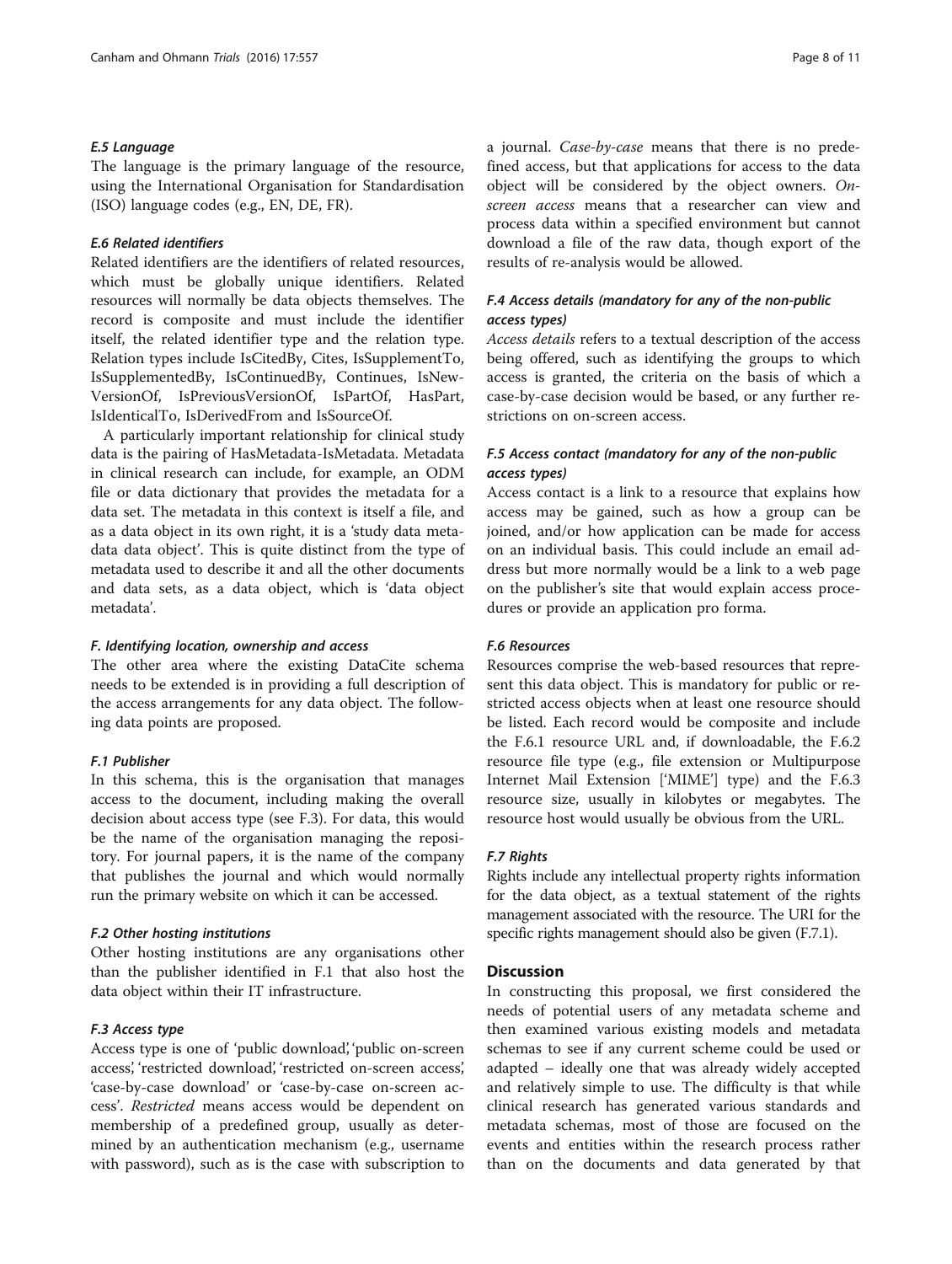process. For example, the CDISC has developed a range of standards allowing different types of data sets to be published in standardised formats [[41\]](#page-10-0), but these are focused on the data set's contents rather than on the data sets themselves. Extensive conceptual models of protocol-based research have been developed within the Health Level 7 Reference Information Model (HL7 RIM) [[42\]](#page-10-0) and Biomedical Research Integrated Domain Group (BRIDG) [[43\]](#page-10-0) projects to facilitate interoperability between systems, but these are both highly complex and focused on the research and its regulation rather than on straightforward descriptions of its outputs.

The Organization for the Advancement of Structured Information Standards has developed standards for the component parts of electronic trial master files (eTMFs) [[44\]](#page-10-0), and while these do include data object properties and include a content classification scheme, it seemed to us too specifically targeted at the details of eTMF components to provide a general schema.

We also looked at more general metadata schemes for data objects, including the Dublin Core Metadata Initiative [[45](#page-10-0)], the Data Documentation Initiative (DDI) [[46](#page-10-0)] and DataCite [[40\]](#page-10-0). The DDI schema is focused more on social sciences and the humanities than on clinical research. The Dublin Core schema is very well established, but we found that the most directly relevant scheme for our purpose was DataCite (and there are proposals to map DataCite onto the Dublin Core scheme in any case [[47\]](#page-10-0)). DataCite is already in widespread use, with the organisation listing over 30 members, including the British Library, the German National Library of Medicine, the Harvard University Library, the Institute of Electrical and Electronic Engineers and the Conseil Européen pour la Recherche Nucléaire [\[48\]](#page-10-0). Its stated purpose is to develop and support methods to locate, identify and cite data and other research objects. It therefore seemed most appropriate that the description of the data object itself be handled by the DataCite scheme, albeit with a slightly different emphasis on some components, and an extension of some part of the controlled vocabulary, to reflect the nature of data objects in clinical research.

It was then necessary to provide two logical extensions to DataCite to cover (a) the identification of the source study or studies and (b) the location, ownership and especially the nature of access to the data object, given that restricted access regimes are likely to be much more common than public access. These extensions are as described above in sections A and F in the [Results](#page-4-0) section.

To keep the metadata definition as simple as possible, and focused on describing the data object, the proposed scheme requires identifiers only for the source study (or studies), such as the title and public identifiers like registry IDs. It is 'agnostic' about any additional study attributes or descriptors, such as methodology type, participant number, sponsor, location, chief investigator and start date. Such information could be extremely useful, and the scheme does allow for its inclusion (under A.3: Study topics above), but it does not prescribe its form. There are several reasons for this, outlined below:

- 1. There is no set of core attributes which by common agreement would be seen as required for all studies. The repositories being developed (e.g., the MRCT [[27](#page-10-0)] and OpenTrials systems [[28](#page-10-0)]) intend to list different, if overlapping, elements about the studies generating the data objects, and the same is true of different trial registries, though here at least there is a core set of 20 items specified by the WHO [\[49\]](#page-10-0).
- 2. Study attributes are often not available as structured data (instead being buried within the text of protocols, and even in registry entries simply cut and pasted from there), and sometimes they are not even assigned consistently in different systems. Trying to extract, and then if necessary identify amongst different candidates, the correct attribute value can incur substantial time, effort and cost. Prospective assignment of more structured data by the researchers themselves could solve this problem, but at present the tools to support this are missing.
- 3. Study attributes that may be important for one type of study may not be relevant to another. Metadata for a medical device trial's data objects could usefully indicate the type of the device(s) being tested, but this would obviously not be relevant to other types of studies. Defining a 'core data set' risks restricting data points to that core, when other attributes might be more significant in particular study types.
- 4. In most cases, at least for registered trials, registry IDs would allow navigation to a source of more detailed information about the study.

Any study attributes included would therefore be up to the metadata creators. This ensures that the proposed scheme is entirely compatible with the wide variety of systems already in existence or being developed. Having said all of that, if a particular set of study descriptor data points were to become widely available (perhaps based on the WHO core data set), it would seem wasteful not to include them in the metadata schema, as long as this did not inhibit additional attributes being added for particular types of studies.

A variety of tools could be envisaged that would allow the application of the proposed schema once an object was identified as being available for sharing, reducing the costs of creating and harvesting the metadata, better supporting the identification of relevant data objects, and thereby better promoting the overall goal of greater transparency in research. For instance, a web-based tool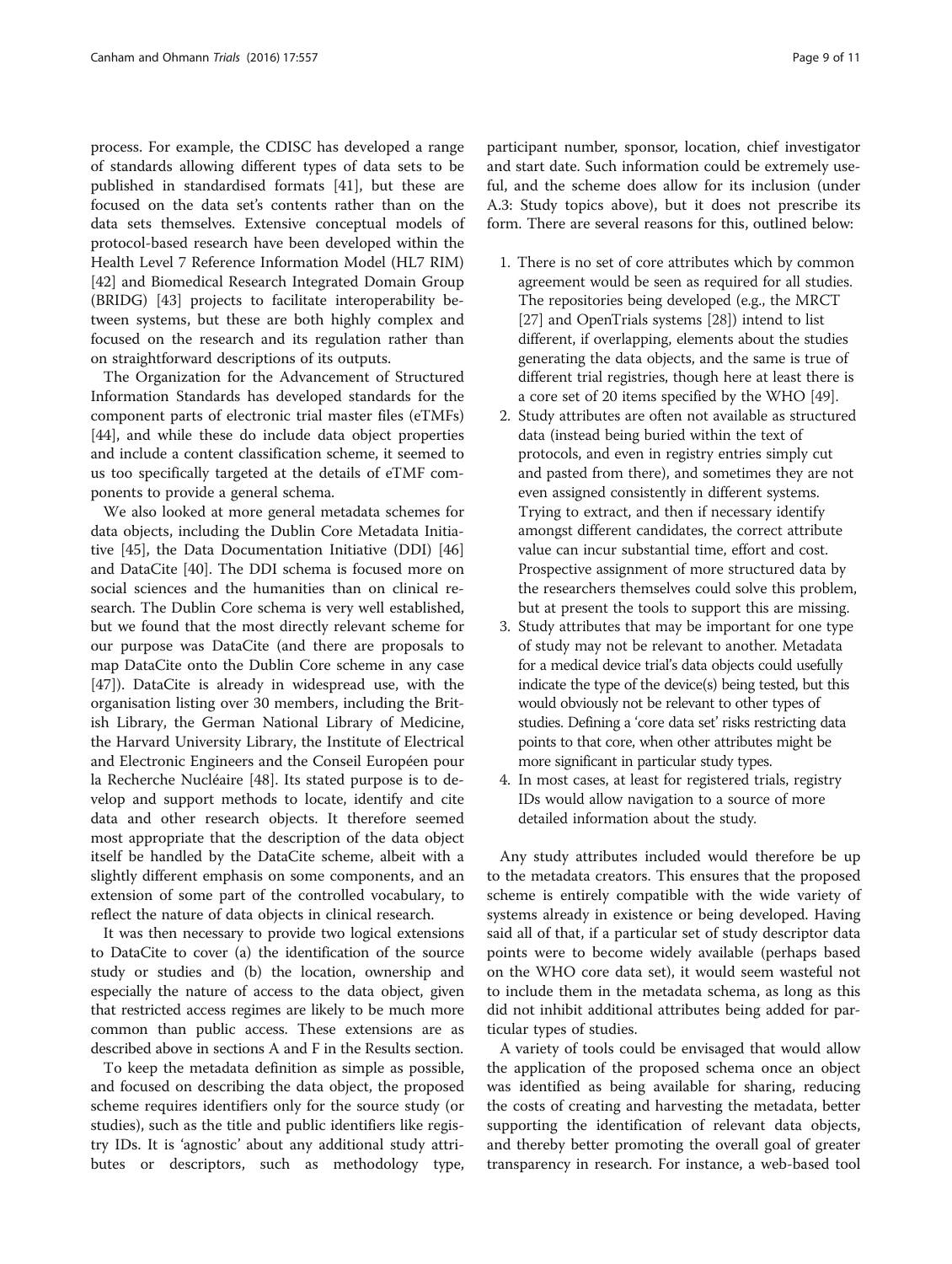<span id="page-9-0"></span>that prompted users for the relevant data and provided sensible choices from drop-down lists (extensible where necessary) would not only allow metadata to be created more easily but also could automatically transfer that data into storage. Linked to a generic 'metadata repository', it could generate both a local and a central, public metadata record, removing the need to harvest the information using API interrogation or file import.

## Conclusions

The proposed metadata scheme is an attempt to define a basic data set that is applicable to all data objects related to clinical research and addresses the need to explicitly identify the access arrangements that will apply to many of those data objects, as well as to unambiguously identify the source study. It is a relatively simple extension of a widely used existing scheme, DataCite, and is designed to be used as a foundation for implementing systems for discovering and indexing clinical research data objects. There are particular difficulties in providing unique identifiers for both the data objects and the studies with which they are linked, but these are not insurmountable. These proposals are made with the intention of initiating a debate amongst interested stakeholders, with the aim of developing a consensus on a metadata scheme that can be used throughout the clinical research community.

## Additional files

[Additional file 1:](dx.doi.org/10.1186/s13063-016-1686-5) Summary of the proposed metadata scheme. (DOCX 46 kb)

[Additional file 2:](dx.doi.org/10.1186/s13063-016-1686-5) Summary of the relationship between the proposed scheme and DataCite version 3.1. Asterisk indicates possibly repeated items. (DOCX 40 kb)

[Additional file 3:](dx.doi.org/10.1186/s13063-016-1686-5) Mandatory and recommended DataCite fields and how they are (a) DataCite Mandatory fields and (b) DataCite Recommended fields. Asterisk indicates field may be repeated. (DOCX 39 kb)

#### Abbreviations

API: Application programming interface; ATC: Anatomical Therapeutic Chemical Classification System; BMJ: British Medical Journal; BRIDG: Biomedical Research Integrated Domain Group; CDISC: Clinical Data Interchange Standards Consortium; CERN: Conseil Européen pour la Recherche Nucléaire; CSDR: Clinical Study Data Request; CTR: Clinical Trial Registry; DDI: Data Documentation Initiative; DOI: Digital object identifier; eTMF: Electronic trial master file; FAIR: Findable, accessible, interoperable and reusable data; HL7 RIM: Health Level 7 Reference Information Model; ID: Identifier IPD, Individual participant (or patient) data; ISO: International Organisation for Standardisation; IT: Information technology; JSON: JavaScript object notation; MIABIS: Minimum Information About Biobank Data Sharing; MIME: Multipurpose Internet Mail Extension; MRCT: Multi-Regional Clinical Trials Unit; ODM: Operational data model; ORCID: Open Researcher Contributor Identification; PICO: Patient/population/problem, intervention, comparison, outcome; PID: Persistent identifier; SPARQL: SPARQL Protocol and RDF Query Language; SPIRIT: Standard Protocol Items: Recommendations for Interventional Trials; URI: Uniform resource identifier; URL: Uniform resource locator; UTN: Universal Trial Number; WHO: World Health Organisation; XML: Extensible markup language; YODA: Yale Open Data Access

#### Acknowledgements

Not applicable.

#### Funding

Part of this work was performed within the Coordinated Research Infrastructures Building Enduring Life-science Services (CORBEL) project, partially funded by the European Commission under H2020-INFRADEV-I-2014-1 (H2020 654248).

#### Availability of data and material

Not applicable.

#### Authors' contributions

SC and CO contributed equally to the manuscript. Both authors read and approved the final manuscript.

#### Authors' information

CO was the scientific director at the Co-ordinating Centre for Clinical Trials (KKS) at Heinrich-Heine University, Düsseldorf. He is now retired from that post but continues to work for ECRIN and is the chair of the ECRIN Network Committee. He is also the head of the working task 3.3 task force within the H2020 CORBEL project. SC is a UK-based consultant specialising in data systems for clinical trials and supports ECRIN programmes as a contractor. He is a member of the CORBEL working task 3.3 task force.

#### Competing interests

The authors declare that they have no competing interests.

#### Consent for publication

Not applicable

#### Ethics approval and consent to participate

Not applicable.

#### Author details

<sup>1</sup> European Clinical Research Infrastructure Network (ECRIN), Kings Avenue, Redhill RH16QH, UK. <sup>2</sup> European Clinical Research Infrastructure Network (ECRIN), Kaiserswerther Strasse 70, 40477 Düsseldorf, Germany.

#### Received: 24 June 2016 Accepted: 5 November 2016 Published online: 24 November 2016

#### References

- 1. De Angelis C, Drazen JM, Frizelle FA, Haug C, Hoey J, Horton R, et al. Clinical trial registration: a statement from the International Committee of Medical Journal Editors. Ann Intern Med. 2004;141:477–8.
- 2. All Trials. All trials registered, all results reported. [http://www.alltrials.net/.](http://www.alltrials.net/) Accessed 26 Sep 2016.
- 3. Moorthy VS, Karam G, Vannice KS, Kieny MP. Rationale for WHO's new position calling for prompt reporting and public disclosure of interventional clinical trial results. PLoS Med. 2015;12(4):e1001819. doi:[10.1371/journal.](http://dx.doi.org/10.1371/journal.pmed.1001819) [pmed.1001819.](http://dx.doi.org/10.1371/journal.pmed.1001819)
- 4. Zarin DA, Tse T, Williams RJ, Califf RM, Ide NC. The ClinicalTrials.gov results database—update and key issues. N Engl J Med. 2011;364:852–60. doi[:10.1056/NEJMsa1012065.](http://dx.doi.org/10.1056/NEJMsa1012065)
- 5. European Commission, Public Health. Clinical trials Regulation EU No 536/2014. [http://ec.europa.eu/health/human-use/clinical-trials/regulation/](http://ec.europa.eu/health/human-use/clinical-trials/regulation/index_en.htm) [index\\_en.htm](http://ec.europa.eu/health/human-use/clinical-trials/regulation/index_en.htm). Accessed 26 Sep 2016.
- 6. Vickers A. Sharing raw data from clinical trials: what progress since we first asked "whose data set is it anyway?". Trials. 2016;17:227.
- 7. Institute of Medicine. Sharing clinical trial data, maximizing benefits, minimizing risk. Washington, DC: National Academies Press; 2015.
- 8. Chan AW, Song F, Vickers A, Jefferson T, Dickersin K, Gøtzsche PC, et al. Increasing value and reducing waste: addressing inaccessible research. Lancet. 2014;383:257–66.
- 9. Goldacre B. Scientists are hoarding data and it's ruining medical research. BuzzFeed; 22 Jul 2015. [http://www.buzzfeed.com/bengoldacre/deworming](http://www.buzzfeed.com/bengoldacre/deworming-trials)[trials.](http://www.buzzfeed.com/bengoldacre/deworming-trials) Accessed 26 Sep 2016.
- 10. Glasziou P, Altman DG, Bossuyt P, Boutron I, Clarke M, Julious S, et al. Reducing waste from incomplete or unusable reports of biomedical research. Lancet. 2014;383:267–76.